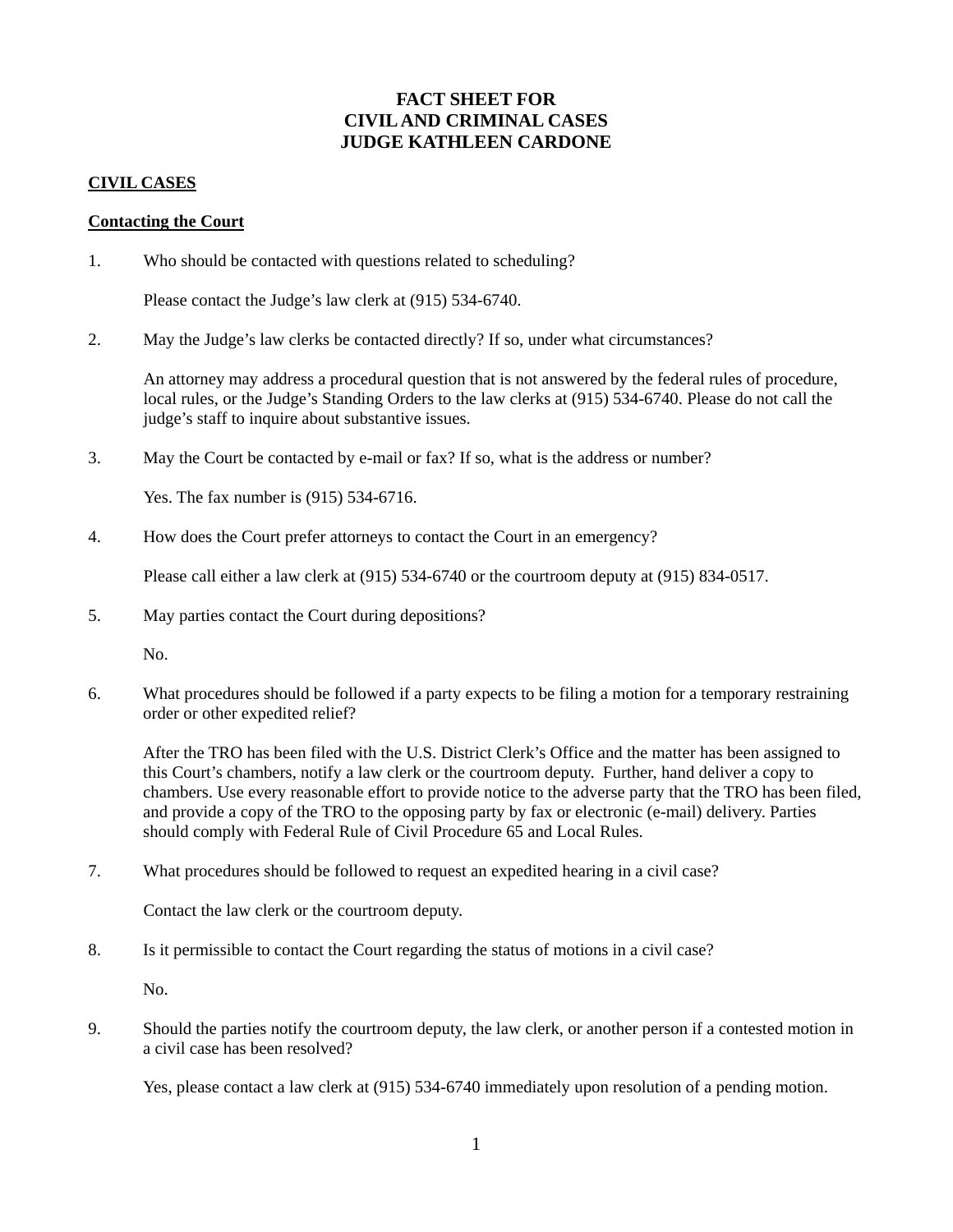# **General Pretrial Procedures**

10. What is the Court's procedure for issuance of scheduling orders in civil cases?

Pursuant to the Court's Standing Order on Pretrial Deadlines, the parties are to file the Report of Parties' Planning Meeting within forty-five days of the appearance of the first defendant in the case (which includes a defendant's filing of a motion to dismiss) or within forty-five days of removal. Failure to submit the Report will result in the Court issuing a notice to show cause.

11. What is the Court's procedure for requests for modification of scheduling orders?

All requests for modification of the scheduling order must be made in the form of a motion to the Court.

12. Are there matters that the Court routinely refers to a magistrate judge in civil cases?

At the time a lawsuit is filed, the case is assigned to this district judge and a magistrate judge. The parties should advise the district clerk of their respective positions concerning transferring the case to a magistrate judge for jury or nonjury trial by consent, pursuant to 28 U.S.C. § 636(c). Discovery matters are routinely referred to the magistrate judge. Otherwise, pursuant to Local Rule, Appendix C, various pretrial matters regarding civil cases filed by prisoners and reviews of administrative agency proceedings (social security appeals) are referred to a magistrate judge.

# **Procedures Specific to Civil Cases**

13. Does the Court require that the parties in civil cases file their initial disclosures?

No. Except in categories of proceedings exempted from initial disclosure under Federal Rule of Civil Procedure  $26(a)(1)(B)$ , the parties must, as soon as practicable and in any event at least twenty-one days before the Report of Parties' Planning Meeting is due under Rule 16(b), confer to consider all matters required by Rule 26(f). The parties' Rule 26(f) written report outlining their proposed discovery plan should be included in the Report of Parties' Planning Meeting.

14. What are the Court's procedures for referring civil cases to alternative dispute resolution? Under what circumstances does the Court order alternative dispute resolution, when during the case is it ordered, and how is the ADR provider chosen?

Alternative dispute resolution is required in almost all civil cases. The deadline by which ADR is to be completed is set in the Court's Scheduling Order. Further, the Scheduling Order also sets the date by which the parties must schedule the alternative dispute resolution and provide the Court with notice of the name of the ADR provider and the scheduled date for the ADR.

15. Does the Court have any specific requirements for removed cases?

The party removing the action from state court should ensure that all documents previously filed in state court are attached to the removal documents. A copy of the state court docket sheet should be included.

16. Does the Court typically have pretrial conferences in civil cases? If so, when during the case?

Unless requested by a party with a showing of special need, the Judge does not conduct a preliminary pretrial conference or intermediate status conferences. A status conference is conducted approximately eight (8) days prior to the date that trial is expected to begin as set out in the Court's Scheduling Order. Motions in limine and objections to exhibits will be heard and ruled upon at that time.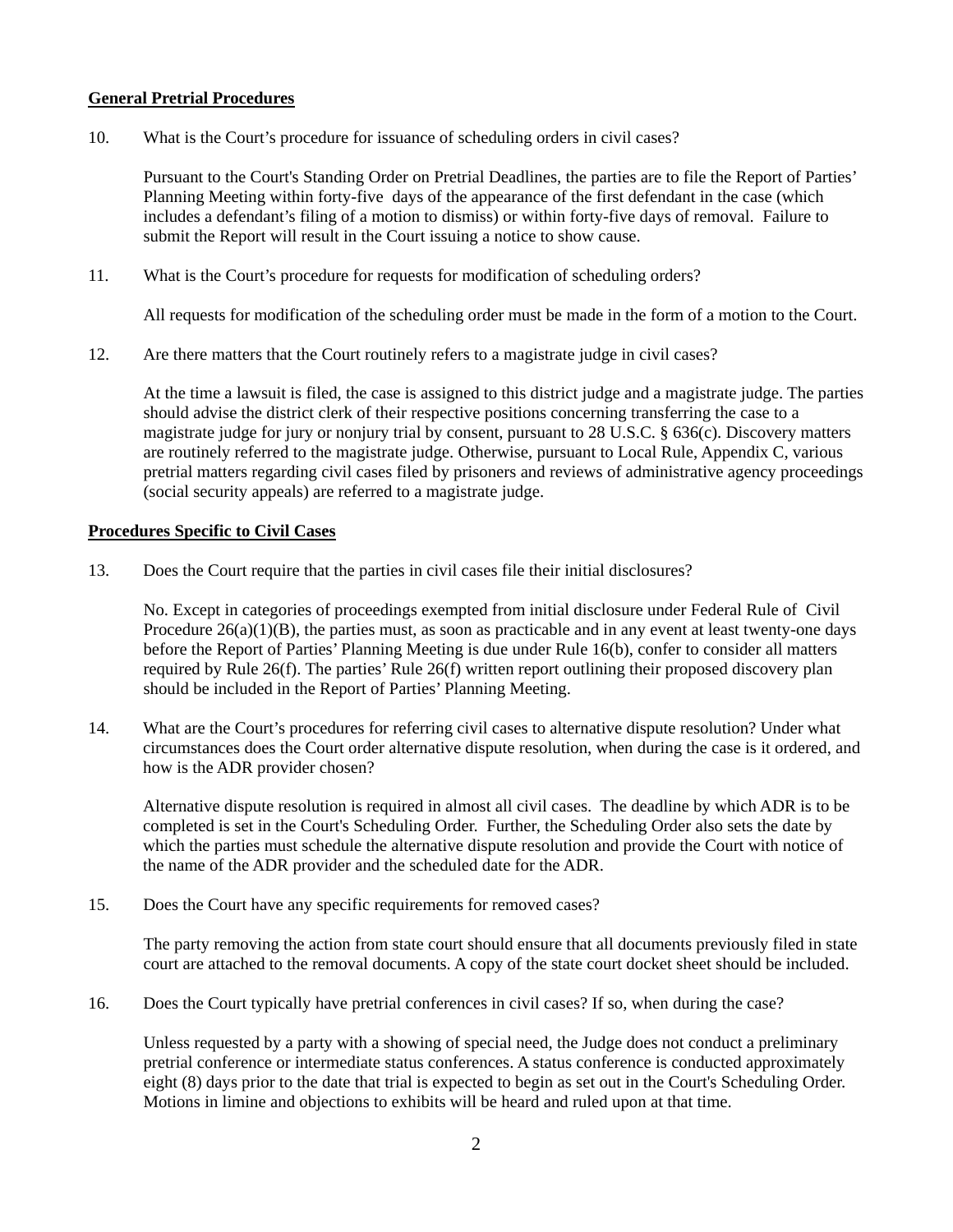- 17. Does the Court typically have docket calls in civil cases? No.
- 18. Does the Court have any requirements for pretrial submissions in civil cases in lieu of or in addition to those in the local rules?

Yes. At the time of the issuance of the Scheduling Order, the Court also issues a Trial Preparation Order which sets out the requirements for pretrial submissions in civil cases.

# **Facilities and Technology**

19. Does the court reporter use Real Time? If so, who should be contacted to obtain rough transcripts?

No. The Court uses a digital recording technology. All transcript requests should be made to the Electronic Court Recording Officer, Belinda Gamez at (915) 834-0521 or Belinda\_Gamez@txwd.uscourts.gov.

20. Does the courtroom have Internet access? If so, must arrangements be made ahead of time?

Yes, there is Internet access, but arrangements must be made ahead of time. Attorneys must sign the Wi-Fi End User Agreement in order to access the Internet. All laptops being used in the courtroom are subject to inspection by the Court's IT Staff.

- 21. Please indicate which of the following are available in the courtroom: Blackboard and chart stand: Yes Document Camera (ELMO): Yes Pointmaker Annotation System: Yes DVD/VCR: Yes Audio System: Yes Assisted Listening: Yes Video Monitors (Jury Box, Counsel Tables, Audience): Yes Computer Hookups (With prior approval of the Court): Yes Audio and Video Conference: Yes
- 22. Is any additional technology available? If so, please describe.

Yes. The Court uses Jury Evidence Recording System (JERS) which provides an efficient method of electronically capturing evidence as it is presented in court during trial. Upon completion of the trial presentations, the evidence is released in electronic form to the jury in the Jury Deliberation Room.

23. What arrangements must be made to use the available equipment?

Please contact the courtroom deputy at (915) 834-0517 prior to the hearing or trial to discuss what equipment is needed.

24. May parties bring their own equipment? If so, are there any restrictions on what equipment may be brought and who should be contacted to arrange for the delivery of such equipment?

Yes, contact the courtroom deputy to arrange for use of your own equipment in the courtroom.

25. Is it possible to have time in the courtroom to familiarize oneself with the layout and available technology? If so, who should be contacted to schedule the time?

Yes, contact the courtroom deputy.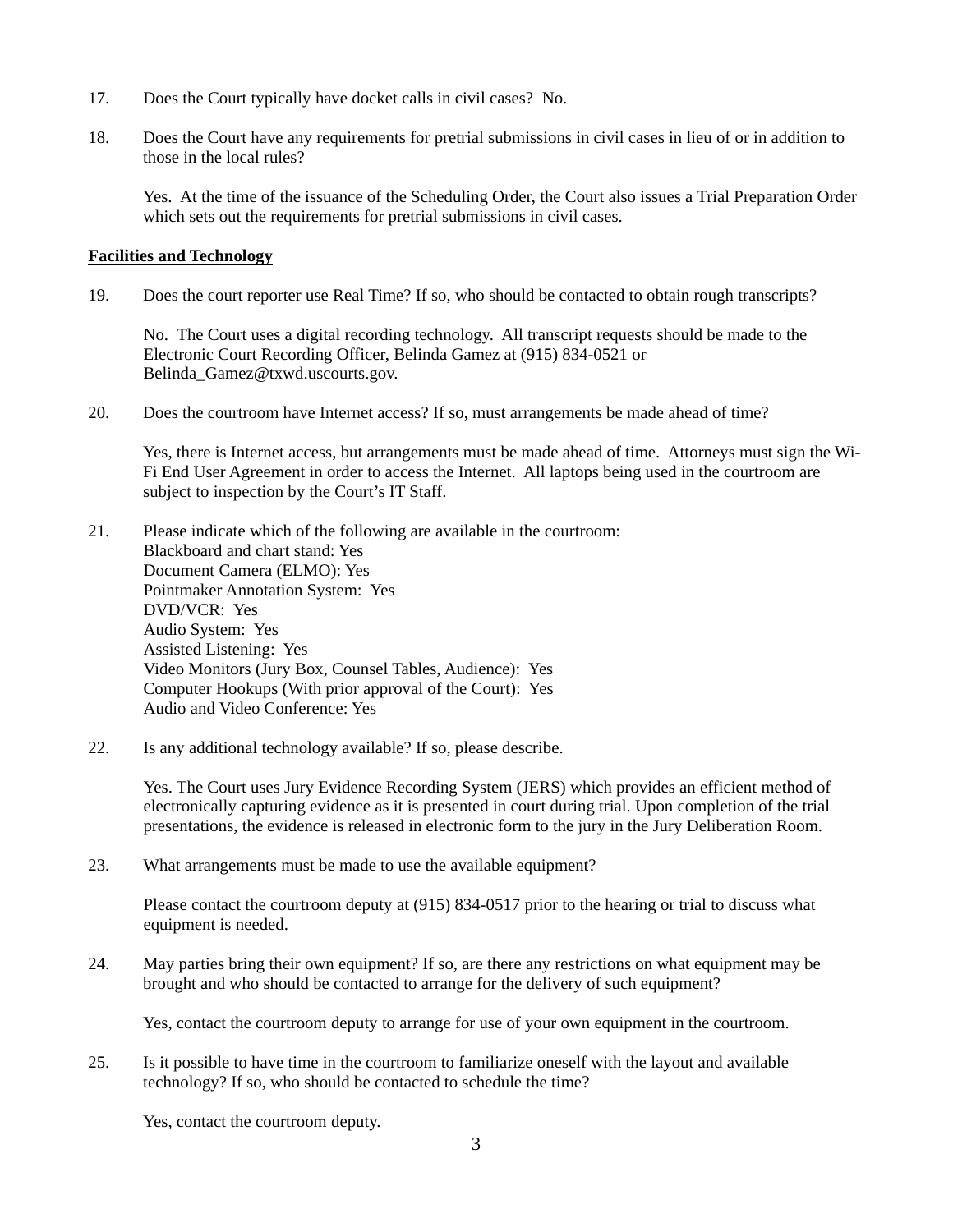# **Motions Practice**

26. When, if ever, does the Court want a chambers' copy of a filing?

A chambers' copy is required only for emergency motions and motions exceeding twenty pages including exhibits, pursuant to the Court's Standing Order Regarding Chambers' Copy.

27. Does the Court prefer copies of cases attached to briefs or motions? If so, are copies from electronic databases acceptable? Does the Court prefer pertinent provisions of the cases to be highlighted?

No, but parties are encouraged to hyperlink citations in their briefs for Westlaw or Lexis access.

28. Does the Court typically have hearings on contested motions in civil cases? If not, what circumstances would warrant a hearing?

Ordinarily, the Court does not hold hearings on civil motions. However, should you believe a hearing is warranted, you should make such a request in the opening paragraph of your motion or response with an explanation as to why the hearing is necessary. The Court will notify you if a hearing will be held.

29. Does the Court allow telephone conferences for the resolution of motions or other matters?

No.

30. Does the Court depart from the page limits contained in the Local Rules? If so, by standing order or is a motion for leave of Court and order required?

Leave of Court is required for briefs longer than that permitted by local rule and standing order. Such leave is routinely granted, however.

31. Does the Court accept briefing on motions beyond the motion, response, and reply? If so, is a motion for leave of Court and order required?

Yes, the Court may accept additional briefing, however, leave of Court is required.

32. Does the Court accept letter briefs in civil cases? If so, are there circumstances in which the Court prefers letter briefs?

Letter briefs should not be submitted.

33. Does the Court permit the parties in civil cases to agree to extensions of time by stipulation filed with the Court, rather than by motion and order, where the extension will not affect other pretrial dates? E.g., an extension to answer the complaint or to respond to written discovery.

Extensions to answer a complaint require an agreed motion and proposed order. *See* Federal Rule of Civil Procedure 6. Otherwise, discovery extensions may be stipulated to between the parties without any need for court approval.

34. How far before trial does the Court rule on dispositive motions?

As far in advance as possible, but if the Court cannot address the motion in time, it will usually continue the trial setting.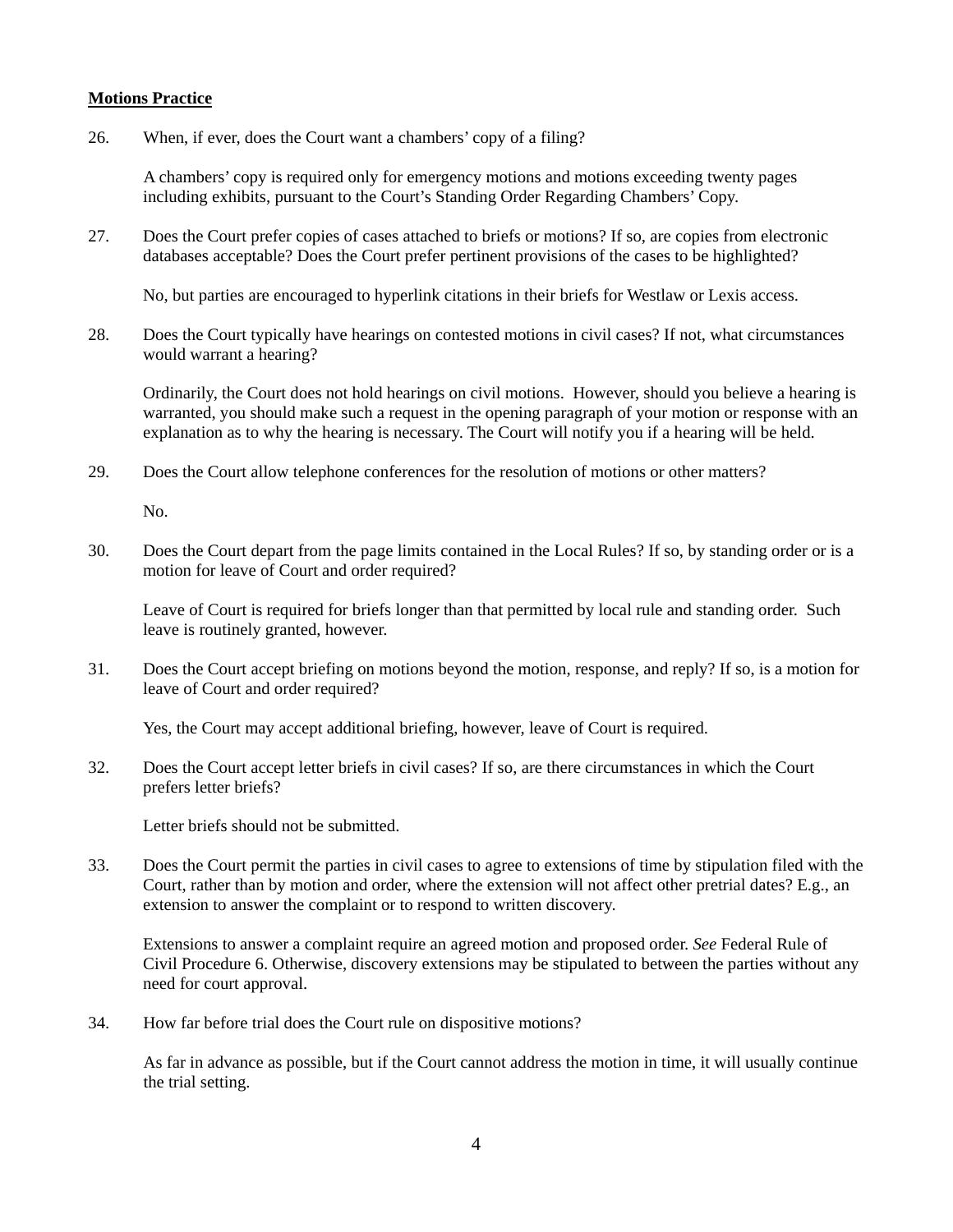35. Does the Court have any particular rules regarding filing, hearing, or granting motions that have not been addressed above?

Do not combine a motion to dismiss and an answer in one document. Do not submit a response and a motion together in one document. Any request to modify the trial date must be made in writing to the judge before the deadline for completion of discovery. A motion in limine must be confined to matters actually in dispute. Please review the Court's Standing Orders on the Court's website.

# **Courtroom Decorum**

36. Does the Court have special rules governing courtroom decorum (e.g., addressing opposing counsel; approaching the witness; talking or passing notes at the counsel table; beverages allowed at the counsel table; attire)?

Attorneys are required to wear standard business attire. For men, this includes a coat and tie. For women, it includes tailored suits and tailored dresses. Slacks are acceptable if part of a tailored pantsuit. Slacks or skirts with a blouse or sweater, but without a jacket, are not acceptable. Extremely short skirts are not acceptable. Further, see Local Rules AT-4 and AT-5.

37. Does the Court prefer that counsel address the Court from counsel table or from the lectern?

From the lectern.

38. Does the Court prefer that counsel address witnesses from counsel table or from the lectern?

From the lectern.

### **Hearing and Trial Procedures**

39. What is the Court's general procedure for continuing civil trials? How early does the Court want the request made and how early will the Court rule on such a request?

You must make any request for a continuance in writing as early as possible, and you must confer with opposing counsel prior to filing the motion.

40. Will the Court grant a motion to continue the trial date if it is unable to rule on a pending dispositive motion before the parties must begin final trial preparation?

Most likely yes.

41. When does the Court typically begin and end trial days?

Trials normally convene at 8:30 a.m. and adjourn around 5:00 p.m., recessing for lunch between 12:00 p.m. and 1:00 p.m.

42. Does the Court permit the use of juror questionnaires? If so, when should the proposed questionnaire be provided to the Court?

The Court will consider requests for the use of juror questionnaires. The proposed questionnaire should be provided to the Court as soon as possible, but no later than sixty days before trial.

43. Does the Court allow attorneys to conduct their own voir dire in civil cases? If so, typically for how long?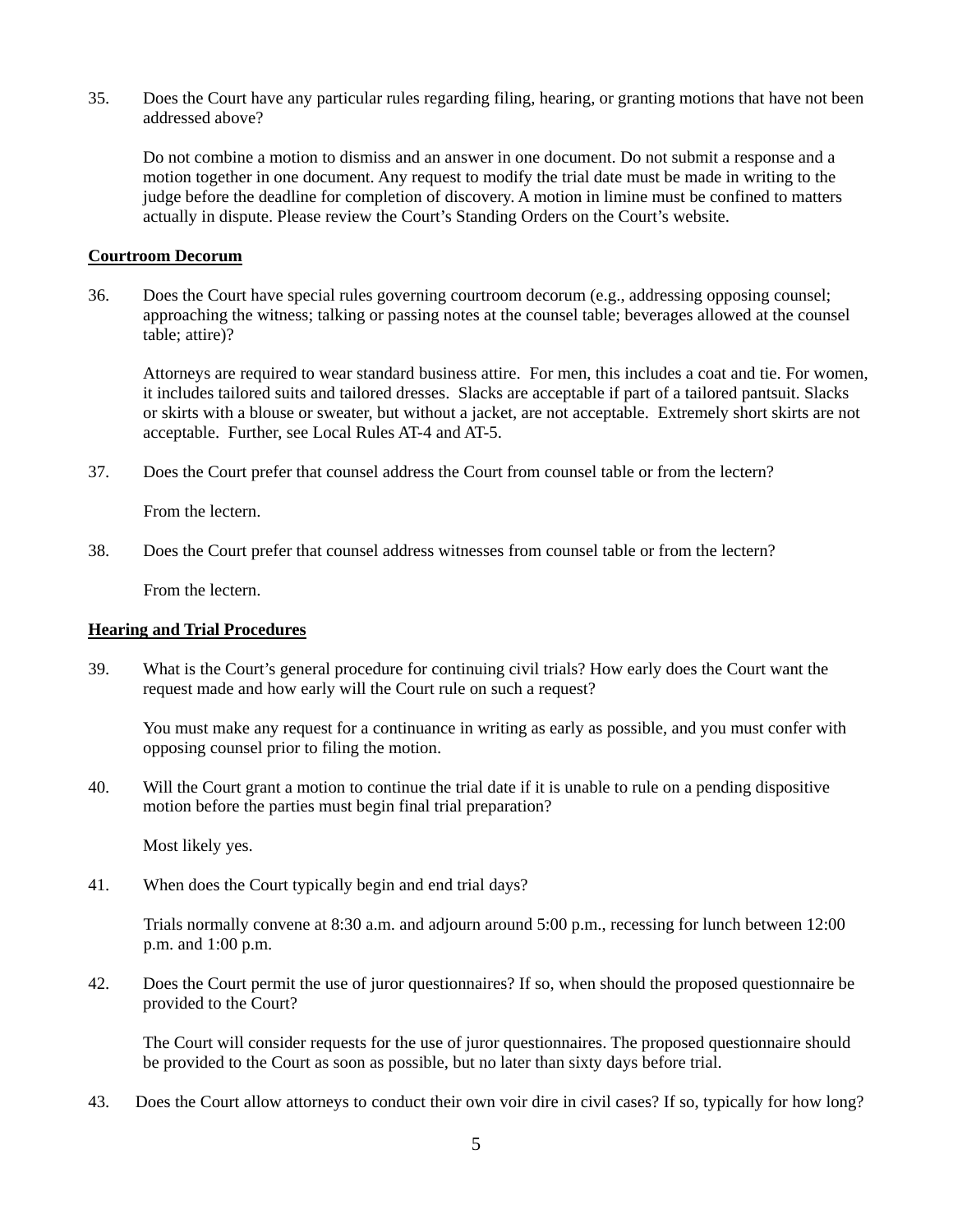The Judge conducts the general voir dire. Attorneys may submit to the Court in advance of voir dire proposed questions for the Court to ask. Upon completion of the general voir dire, the Judge permits attorneys to ask follow-up questions of panelists who are called back to meet individually with the Court.

44. How much time are parties typically given for opening statements in civil cases?

Counsel is usually afforded twenty to thirty minutes to make an opening statement.

45. Does the Court require the parties to exchange demonstratives prior to using them in trial? If so, when should they be exchanged?

All exhibits, except those offered solely for impeachment, that a party intends to offer at trial must be marked with gummed labels or tags that identify them by the exhibit number under which they will be offered at trial, and must be exchanged with opposing parties pursuant to the Court's Trial Preparation Order. Two copies of such exhibits must be furnished to the Court prior to the pre-trial status conference. To avoid bench conferences during a jury trial, the Court recommends that parties exchange any item that a party intends to use in the presence of the jury as a demonstrative aid, regardless whether the party intends to move for its admission into evidence.

Please Note: Exhibits are to be placed in three-ring binders. The binders should be labeled with the style of the case, case number, and whether the binder is "Plaintiff's Exhibit Notebook" or "Defendant's Exhibit Notebook." The first page in the binder should have the style of the case, case number, and "Plaintiff's/Defendant's Exhibit Notebook." The next page should be the exhibit index. Each exhibit should be tabbed for ease of locating that exhibit. Special exhibit labels are not necessary; you may use the standard "Plaintiff/Defendant Exhibit" labels. Provide two sets of exhibits for the judge and one set for use by witnesses on the witness stand.

46. Does the Court permit the parties to use deposition testimony by agreement even if the witness is not unavailable?

The Court will accept the parties' agreement to use a deposition at trial even though the witness is available. Otherwise, parties must follow Federal Rule of Civil Procedure 32. Before trial, counsel must provide the courtroom deputy with a copy of all depositions to be used as exhibits at trial. Counsel will designate the portion of any deposition to be read by citing pages and lines. Objections to those portions (citing pages and lines) with supporting authority must be filed at least three (3) business days before trial. Use of videotape depositions is permitted to the extent the parties agree on admissibility or edit to resolve objections.

47. Must a party intending to present testimony by deposition provide excerpts to the Court? If so, when?

Yes, see above for guidelines.

48. May the parties provide the Court with electronic versions of proposed jury instructions, verdict forms, or proposed findings of fact and conclusions of law? If so, what format should be used?

Yes. Please contact the law clerk at (915) 534-6740.

49. May the parties leave exhibits and equipment in the courtroom overnight?

Yes.

50. What is the court's practice on returning exhibits to the parties and requiring the parties to preserve them for appeal?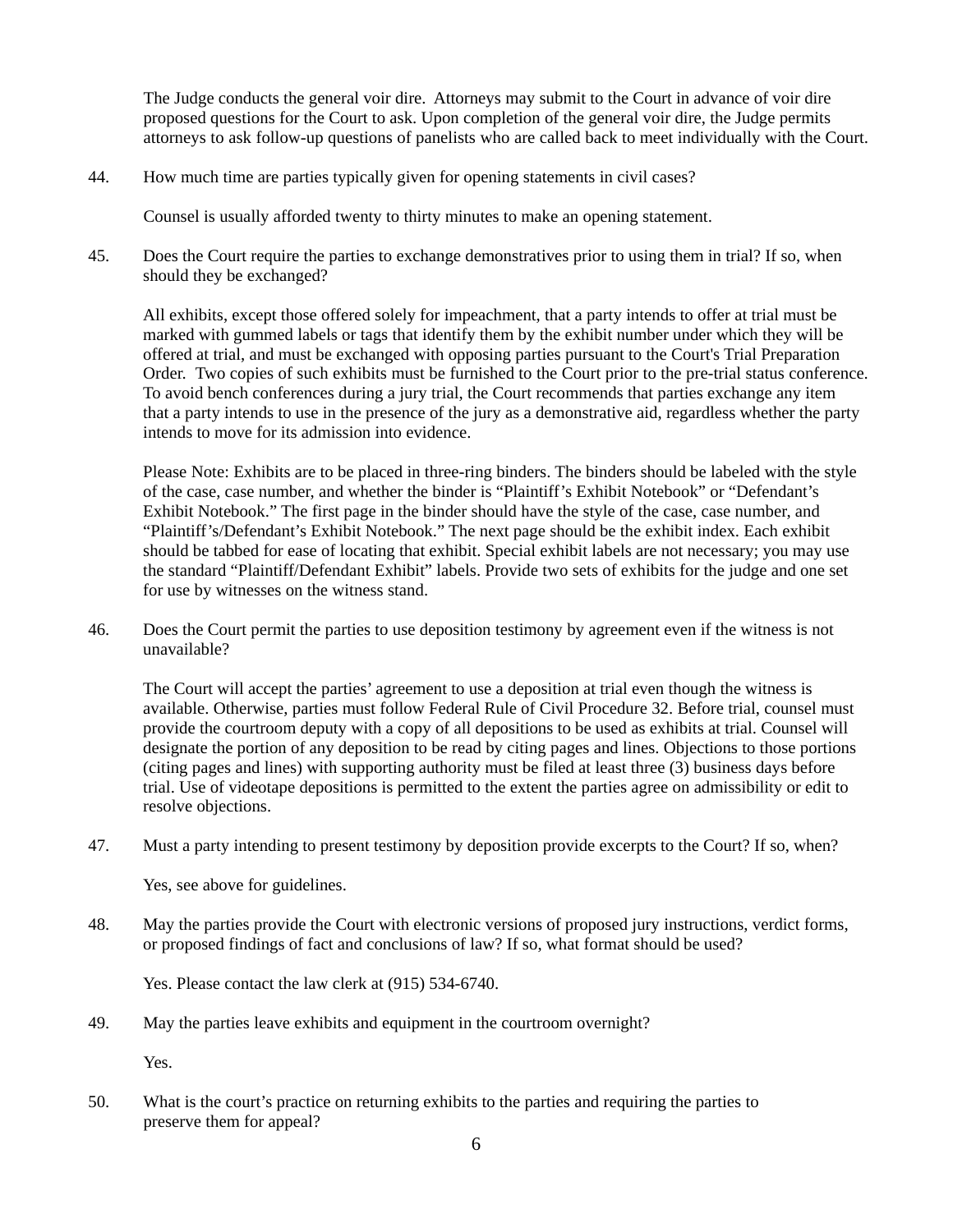At the conclusion of trial, the courtroom deputy will approach counsel and return all physical exhibits to counsel. Counsel will be required to sign an Inventory of Exhibits. Counsel is responsible for maintaining exhibits in an unaltered and safe manner for appeal.

# **Court Appointments**

51. What are the court's procedures and requirements for appointment of guardians ad litem?

The Court will appoint one as required, but the parties may make recommendations.

### **Miscellaneous**

52. What are the Court's procedures for dismissal of cases for want of prosecution?

Failure to serve a defendant within 120 days will trigger a notice to show cause why the case or defendant should not be dismissed. Failure to move for default judgment or lack of activity for a prolonged, unjustified period will also trigger the notice to show cause.

53. What are the Court's requirements and procedures for voluntary dismissal of cases?

The court will sign voluntary dismissals so long as such dismissals resolve all issues.

54. When does the Court find that sanctions are appropriate?

Counsel for all parties and all pro se parties should cooperate fully in the discovery process and make all reasonable discovery available to the requesting party. Excessive discovery or resistance to reasonable discovery will not be tolerated. Throughout the discovery process, counsel must observe the standards of litigation set forth in Local Rule AT-4. Unnecessary discovery or unreasonable delay may subject the infracting party to sanctions and the payment of costs.

Repeated failure to comply with Court orders may also result in sanctions.

55. Are there any other special practices or procedures for lawyers and parties appearing before the Court in civil cases?

The Court expects attorneys to be prepared, provide competent assistance, and be knowledgeable of the Federal Rules of Civil Procedure and the Local Rules.

56. Any pet peeves?

Tardiness.

Failing to abide by deadlines set by the Court.

Not immediately notifying the Court that a motion is unopposed (or that portions of a motion are uncontested).

Failure to acknowledge/distinguish cases adverse to your position.

Unprofessional conduct/use of adjectives to debase or impugn opposing counsel or the adverse party. Not immediately notifying the Court that the case has been settled.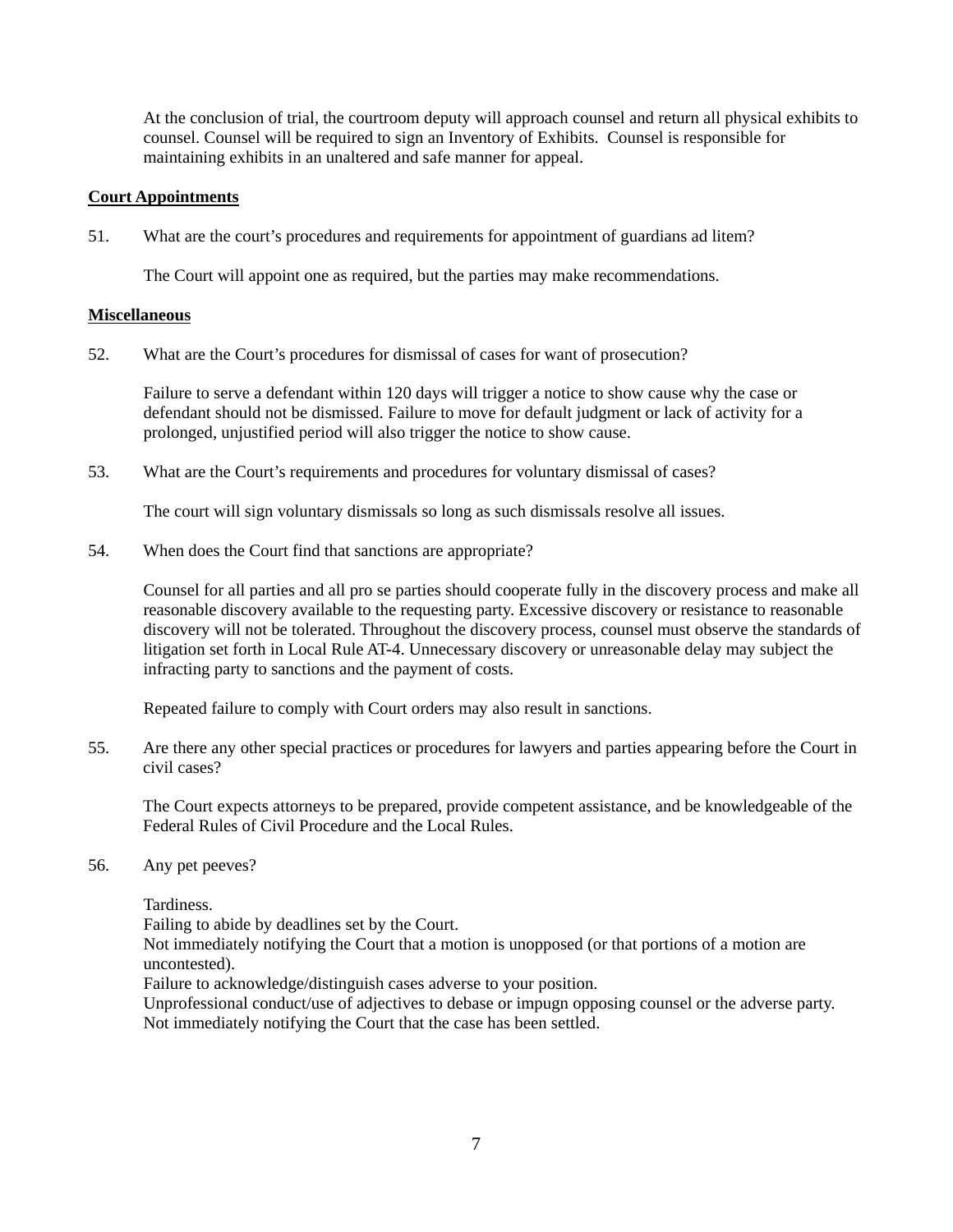# **CRIMINAL CASES**

### **Contacting the Court**

1. Who should be contacted regarding scheduling matters?

The courtroom deputy at (915) 834-0517.

2. May the Court's law clerks be contacted directly? If so, under what circumstances?

An attorney may address a procedural question that cannot be answered by the federal rules of procedure, local rules and standing orders, or the Judge's scheduling order to the courtroom deputy. Please do not call the Judge's staff to inquire about substantive issues.

3. May the Court be contacted by e-mail or fax? If so, what is the address or number?

Yes. The fax number is (915) 534-6716.

4. How does the Court prefer attorneys to contact the Court in an emergency?

Please call either the courtroom deputy at (915) 834-0517 or a law clerk at (915) 534-6740.

5. What procedures should be followed if a party expects to be filing a motion for expedited relief?

After the motion has been filed with the Clerk's office, notify the courtroom deputy and hand deliver a copy to Chambers. Use every reasonable effort to provide notice to the adverse party that the motion has been filed, and provide a copy of the motion to the opposing party by fax or electronic (e-mail) delivery.

6. What procedures should be followed to request an expedited hearing in a criminal case?

Contact the courtroom deputy at (915) 834-0517.

7. Is it permissible to contact the Court regarding the status of motions in a criminal case? If so, should the law clerk or the courtroom deputy be contacted?

Contact the courtroom deputy.

8. Should the parties notify the courtroom deputy, the law clerk, or another person if a contested motion in a criminal case has been resolved?

Contact the courtroom deputy.

9. How should attorneys advise the Court when a criminal case requires an evidentiary sentencing hearing?

Contact the courtroom deputy.

# **General Pretrial Matters**

10. What is the Court's procedure for issuance of scheduling orders in criminal cases?

The Court enters a general scheduling order and trial date immediately after the case has been assigned to Chambers.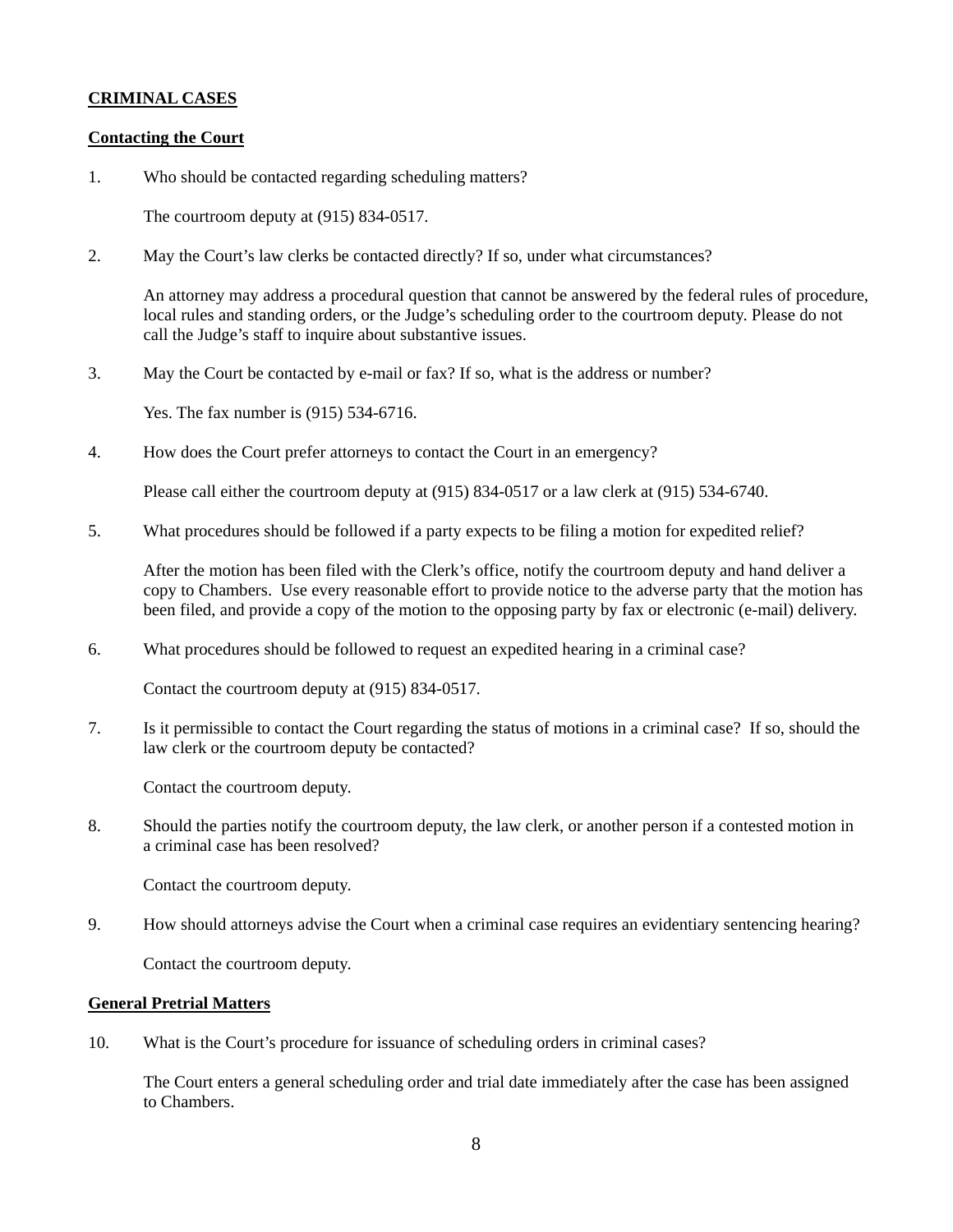11. What is the Court's procedure for requests for modification of scheduling orders?

The Court will approve, in most instances, an agreed modification. If it is not agreed to, the opposing party should file a response to any motion to modify.

12. Are there matters that the Court routinely refers to a magistrate judge in criminal cases?

The Court refers pleas of guilty and motions for appointment, withdrawal, or substitution of counsel.

### **Procedures Specific to Criminal Cases**

13. Must counsel in criminal cases confer on all motions before filing them? If so, must counsel reflect the result of their conference in the body or title of the motion?

No, except on discovery matters. The Court enters a General Order regarding Discovery very early in the case. That Order requires various discovery disclosures to be made without the necessity of any written motion. No "routine" discovery motions should be filed, unless the General Order of Discovery has not been complied with.

14. Does the Court prefer use of the pretrial checklist or pretrial motion practice?

All parties should comply with the General Order of Discovery. In addition, parties are encouraged to use the discovery checklist provided by Local Rule CR-16.

15. If the parties use the pretrial checklist, how should they make a record of what was agreed to?

The checklist is self-explanatory and should be signed by counsel and filed. If there are questions, the parties can approach the Court.

16. If the parties use the pretrial checklist, how should they schedule a hearing on contested matters?

The parties should file a motion, attach the checklist, and request a hearing.

17. Does the Court have any specific requirements for motions to suppress? If so, please describe them.

To warrant an evidentiary hearing, the motion and opposition must be sufficiently definite, specific, detailed, and nonconjectural to enable the Court to conclude that there are contested issues of material fact going to the validity of the government's conduct that must be resolved before the motion can be decided. Unless the moving and responding papers establish disputed issues of material fact, a hearing may not be necessary. The mere desire to cross-examine an opposing witness is never enough to justify the need for an evidentiary hearing. Factual detail and citation to legal authority are required in the filings.

18. Does the Court have any specific requirements for discovery motions? If so, please describe them.

All parties should comply with the General Order regarding Discovery. In addition, parties are encouraged to also use the discovery checklist provided by Local Rule CR-16.

19. What does the Court hope to accomplish at docket call settings in criminal cases?

The Court seeks to determine the status of the case, if a plea hearing will be requested, a trial will be requested or if the parties seek a continuance of the docket call hearing.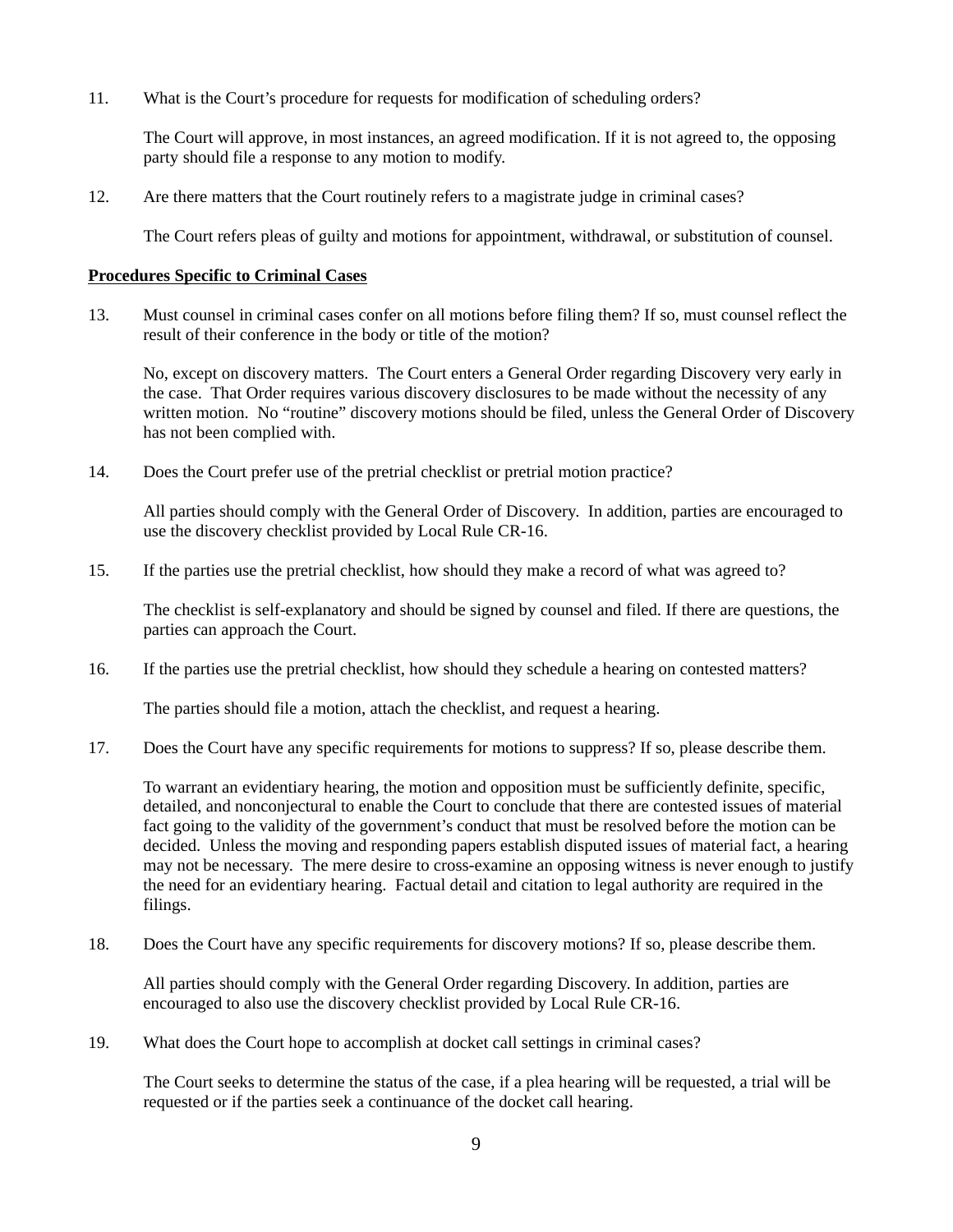20. When should exhibits and objections to them be exchanged and filed?

All exhibits, except those offered solely for impeachment, that a party intends to offer at trial must be marked before trial with an exhibit number, and be exchanged with opposing parties at least three days before the date of the trial setting. Unless the Court advises the parties otherwise, however, they must not deliver trial exhibits, or the Court's copies of such exhibits, to the Court before the date the trial actually commences. To avoid bench conferences during a jury trial, the Court recommends that parties exchange any item that a party intends to use in the presence of the jury as a demonstrative aid, regardless of whether the party intends to move for its admission into evidence.

21. Does the Court prefer that objections to the Presentence Investigation Report be filed or merely communicated to the Probation Officer?

Objections to the Presentence Investigation Report or Guideline Worksheet shall be submitted to the Probation Officer. If the Probation Officer does not modify the PSIR or Guideline Worksheet and the objection remains unresolved, counsel shall file a Sentencing Memorandum outlining the unresolved objection, along with any authorities relied upon and sentencing recommendations for the Court's consideration. As part of the Sentencing Memorandum, counsel may submit exhibits/letters. The Sentencing Memorandum should be filed with the District Clerk's Office as least three days prior to any sentencing hearing. Counsel shall provide a copy of the Sentencing Memorandum to the Probation Officer and opposing counsel.

# **Facilities and Technology**

22. Does the court reporter use Real Time? If so, who should be contacted to obtain rough transcripts?

No. The Court uses a digital recording technology. All transcript requests should be made to the Electronic Court Recording Officer, Belinda Gamez at (915) 834-0521.

23. Does the courtroom have Internet access? If so, must arrangements to use the Internet be made?

Yes, there is Internet access, but arrangements must be made ahead of time. Attorneys must sign the Wi-Fi End User Agreement in order to access the Internet. All laptops being used in the courtroom are subject to inspection.

24. Please indicate which of the following are available in the courtroom:

Blackboard: Yes Chart stand: Yes Document Camera (ELMO): Yes Pointmaker Annotation System: Yes DVD/VCR: Yes Audio System: Yes Assisted Listening: Yes Video Monitors (Jury Box, Counsel Tables, Audience): Yes Computer Hookups (With prior approval of the Court): Yes Audio and Video Conference: Yes

25. Is any additional technology available? If so, please describe.

Yes. The Court uses Jury Evidence Recording System (JERS) which provides an efficient method of electronically capturing evidence as it is presented in court during trial. Upon completion of the trial presentations, the evidence is released in electronic form to the jury in the Jury Deliberation Room.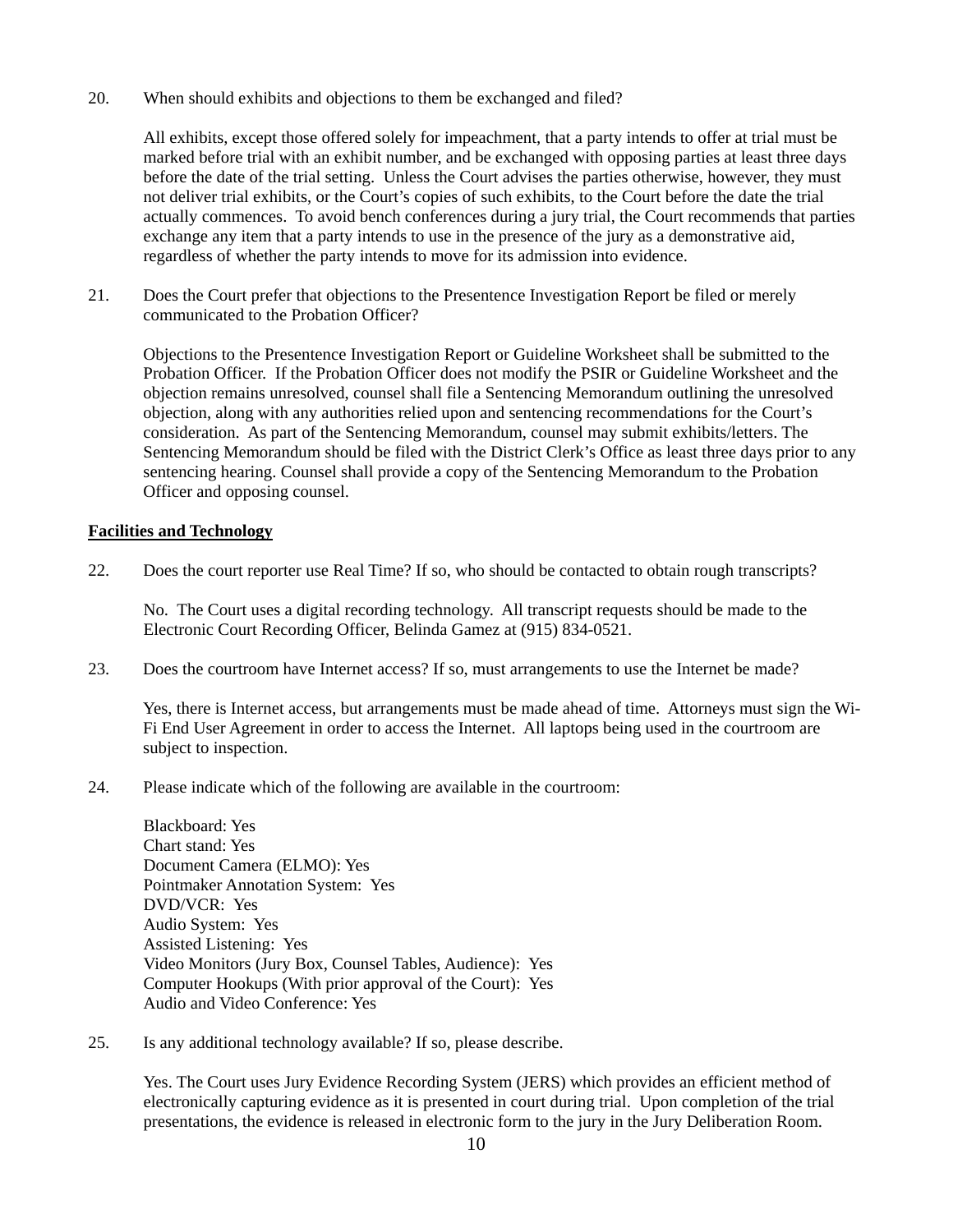26. What arrangements must be made to use the available equipment?

Please contact the courtroom deputy prior to the hearing or trial as to what equipment is needed.

27. May parties bring their own equipment? If so, are there any restrictions on what equipment may be brought and who should be contacted to arrange for the delivery of such equipment?

Yes, contact the courtroom deputy at (915) 834-0517 to arrange for use of your own equipment in the courtroom.

28. Is it possible to have time in the courtroom to familiarize oneself with the layout and available technology? If so, who should be contacted to schedule the time?

Yes, contact the courtroom deputy.

### **Motions Practice**

29. When, if ever, does the Court want a chambers copy of a filing?

Chambers copies should be provided only for emergency motions.

30. Does the Court prefer copies of cases attached to briefs or motions? If so, are copies from electronic databases acceptable? Does the Court prefer pertinent provisions of the cases to be highlighted?

Yes, copies of cases should be attached to briefs or motions, and copies from electronic databases are acceptable with pertinent parts highlighted.

31. Does the Court typically have hearings on contested motions in criminal cases? If not, what circumstances would warrant a hearing?

Yes, however see answers to questions 16 and 17.

32. Does the Court allow telephone conferences for the resolution of motions or other matters? If so, who arranges them and when are they typically scheduled?

No, the Court does not generally allow telephone conferences to resolve motions or other matters.

33. Does the Court depart from the page limits contained in the Local Rules? If so, by standing order or is a motion for leave of Court and order required?

Without leave of Court, any brief or memorandum less than thirty pages may be submitted.

34. Does the Court accept briefing on motions beyond the motion, response, and reply? If so, is a motion for leave of Court and order required?

Yes. The party seeking to file additional briefing should file a motion seeking such leave.

35. Does the Court accept letter briefs in criminal cases? If so, are there circumstances in which the Court prefers letter briefs?

Letter briefs should not be submitted.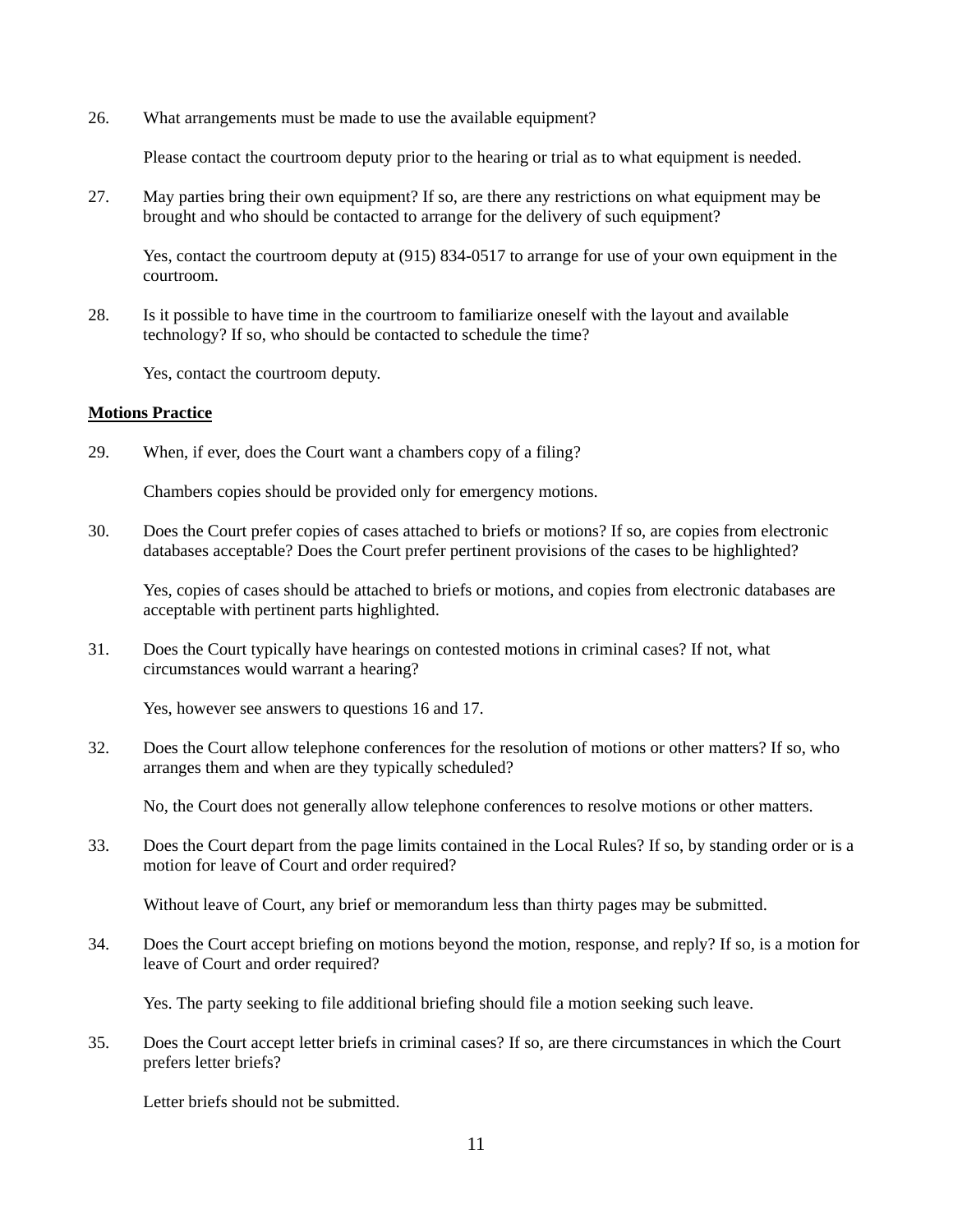36. Does the Court permit the parties in criminal cases to agree to extensions of time by stipulation filed with the Court, rather than by motion and order, where the extension will not affect other pretrial dates? E.g., an extension to answer the complaint or to respond to written discovery.

Yes.

37. How far before trial does the Court rule on dispositive motions?

As far in advance as possible, but if the Court cannot address the motion, it will usually continue the trial setting.

38. Does the Court have any particular rules regarding filing, hearing, or granting motions that have not been addressed above?

Do not submit a response and a motion together in one document. Motions to Suppress should contain a background statement of uncontested facts. Any request that a trial date be modified must be made in writing. A motion in limine must be confined to matters actually in dispute.

# **Courtroom Decorum**

39. Does the Court have special rules governing courtroom decorum (e.g., addressing opposing counsel; approaching the witness; talking or passing notes at the counsel table; beverages allowed at the counsel table; attire)?

Attorneys are required to wear standard business attire. For men, this includes a coat and tie. For women, it includes tailored suits and tailored dresses. Slacks are acceptable if part of a tailored pantsuit. Slacks or skirts with a blouse or sweater, but without a jacket, are not acceptable. Extremely short skirts are not acceptable. Further, see Local Rules AT-4 and AT-5.

40. Does the Court prefer that counsel address the Court from counsel table or from the lectern?

From the lectern.

41. Does the Court prefer that counsel address witnesses from counsel table or from the lectern?

From the lectern.

### **Hearing and Trial Procedures**

42. What is the Court's general procedure for continuing criminal trials? How early does the Court want the request made and how early will the Court rule on such a request?

Any request that a trial date be modified must be made in writing. The party seeking the continuance must confer with the opposing side. If there is an agreement, the Court usually approves a continuance. If there is no agreement, the Court holds a hearing.

43. Will the Court grant a motion to continue the trial date if it is unable to rule on a pending dispositive motion before the parties must begin final trial preparation?

Yes.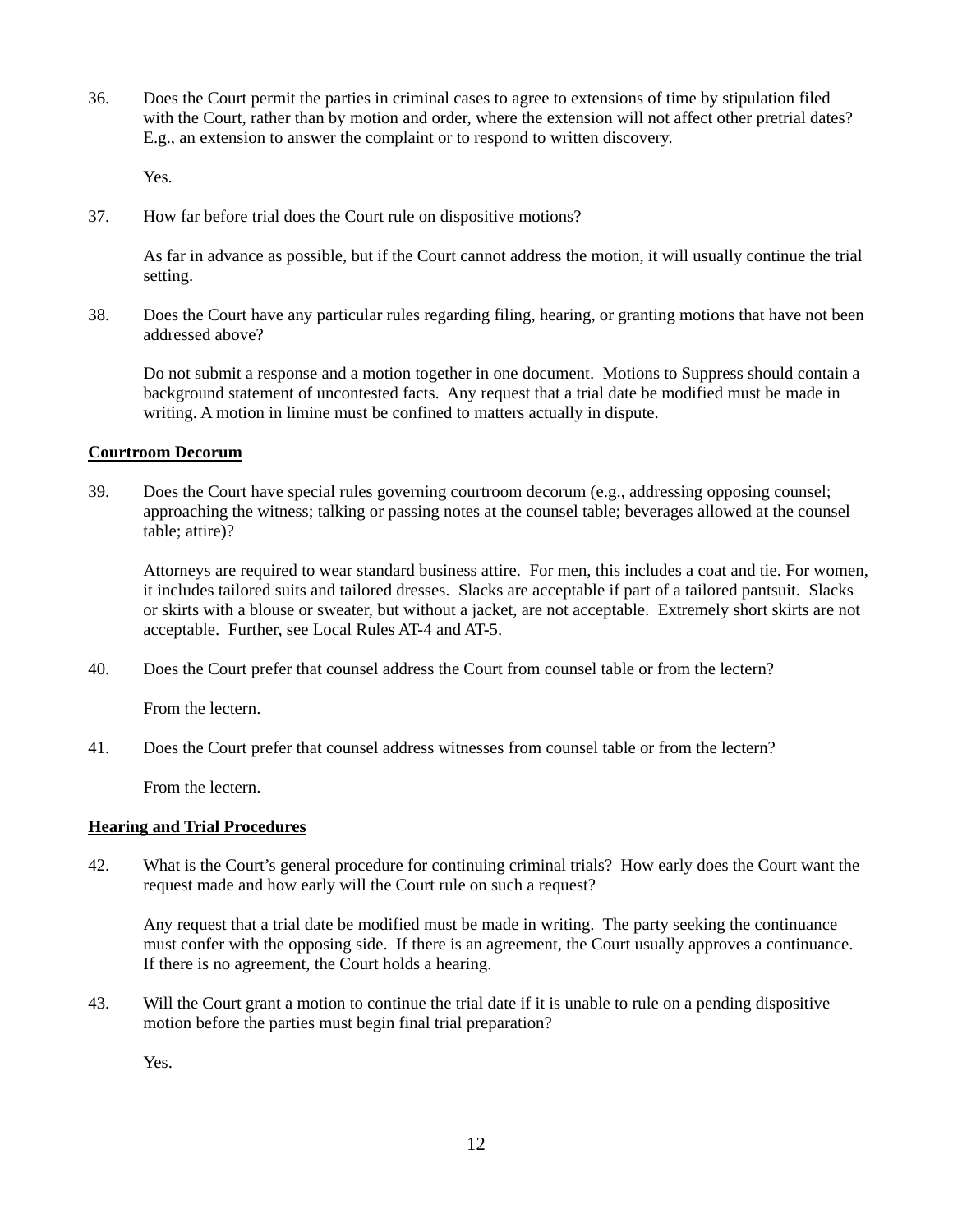44. When does the Court typically begin and end trial days?

Trial will normally convene at 8:30 a.m. and adjourn around 5:00 p.m., recessing for lunch between 12:00 p.m. and 1:00 p.m.

45. Does the Court permit the use of juror questionnaires? If so, when should the proposed questionnaire be provided to the Court?

The Court will consider requests for the use of juror questionnaires. The proposed questionnaire should be provided to the Court as soon as possible, but no later than sixty days before trial.

46. Does the Court allow attorneys to conduct their own voir dire in criminal cases? If so, typically for how long?

The Judge conducts the general voir dire. Attorneys may submit written questions in advance. Upon completion of the general voir dire, the Judge permits attorneys to ask follow-up questions of panelists who are called back to meet individually with the Court.

47. How much time are parties typically given for opening statements in criminal cases?

Counsel are normally afforded twenty to thirty minutes to make an opening statement.

48. Does the Court permit the parties to use deposition testimony by agreement even if the witness is not unavailable?

The Court will accept the parties' agreement to use a deposition at trial even though the witness is available. Before trial, counsel must provide the courtroom deputy with a copy of all depositions to be used as exhibits at trial. Counsel will designate the portion of any deposition to be read by citing pages and lines. Objections to those portions (citing pages and lines) with supporting authority must be filed at least three (3) business days before trial. Use of videotape depositions is permitted to the extent the parties agree on admissibility or edit to resolve objections.

49. Must a party intending to present testimony by deposition provide excerpts to the Court? If so, when?

Yes, see above for guidelines.

50. May the parties provide the Court with electronic versions of proposed jury instructions, verdict forms, or proposed findings of fact and conclusions of law? If so, what format should be used?

Yes. The parties should contact the law clerk at (915) 534-6740.

51. May the parties leave exhibits and equipment in the courtroom overnight?

Yes.

52. What is the Court's practice on returning exhibits to the parties and requiring the parties to preserve them for appeal?

At the conclusion of trial, the courtroom deputy will approach counsel and return all physical exhibits. Counsel will be required to sign an Inventory of Exhibits. Counsel is responsible for maintaining exhibits in an unaltered and safe manner for appeal.